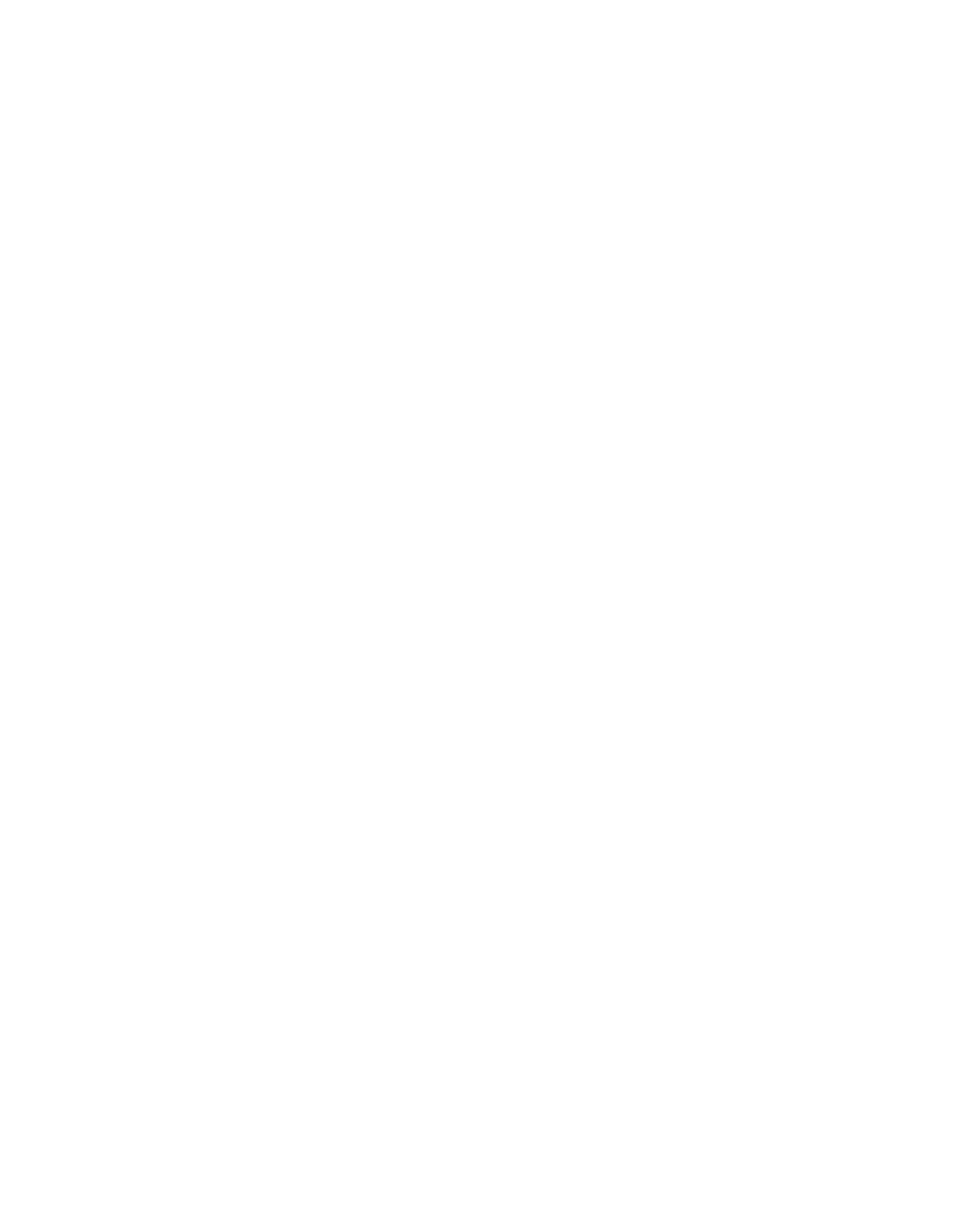# Table of Contents

| Care Team Members  2                    |
|-----------------------------------------|
| Communicating with Your Care Team. . 3  |
|                                         |
| General Information 4                   |
| Patient Identification  4               |
| Bed and Chair Alarms  4                 |
|                                         |
| Isolation Precautions  5                |
|                                         |
| Medical Evaluation Team Nurse 5         |
|                                         |
|                                         |
| Food/Nutrition/Meals  6                 |
| Housekeeping/Environmental Services . 6 |
| Medical Records/Birth Certificates 6    |
| Personal Belongings. 7                  |
| Personal Information  7                 |
| Reading Material  7                     |
|                                         |
| Tell Us About Your Stay:                |

| Amenities and Services 8                |
|-----------------------------------------|
|                                         |
|                                         |
|                                         |
| Information Desk  8                     |
|                                         |
|                                         |
|                                         |
| Vending Machines  9                     |
| Visiting9                               |
| Waiting Areas for Visitors 10           |
| Wheelchairs 10                          |
| Wireless Service/Charging Stations 10   |
|                                         |
| Discharge Planning. 11                  |
| Discharge Call Center  11               |
| Want to Get Involved? 12                |
| Presbyterian Healthcare Foundation . 12 |
| Volunteer Services  12                  |
| Telephone and Television Services 13    |
|                                         |
| TV Channel Guide  14                    |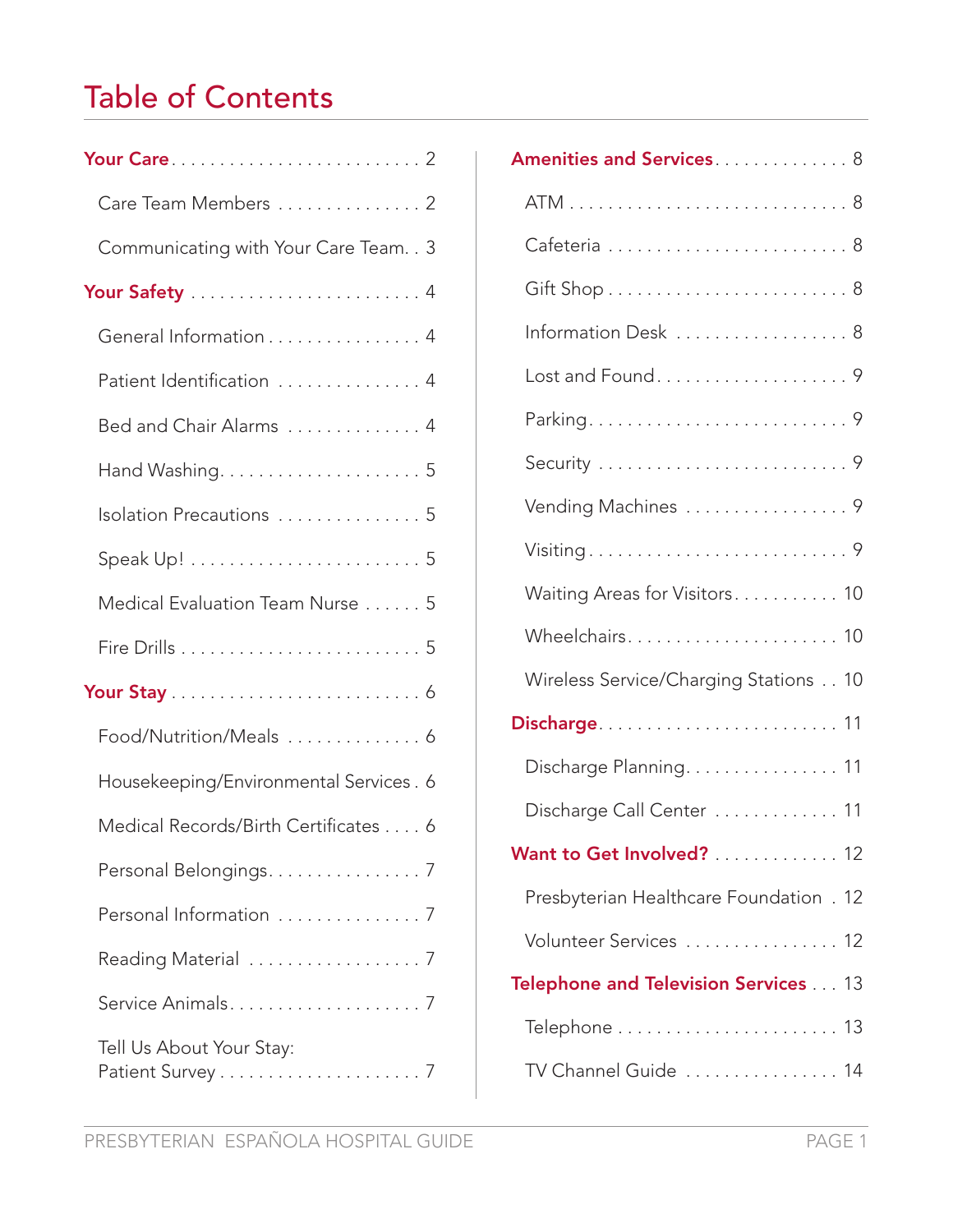

#### Care Team Members

Your care team is made up of many people including:

#### Medical

- Hospitalist (MD): A hospitalist is a medical doctor who only sees hospitalized patients. Our doctors work in teams and a hospitalist will see you every day during your hospital stay. He/she will take your medical history, consult with your primary care provider and arrange for any specialist(s) to see you as needed. You may have specialist doctors assigned to you also.
- Nurse (RN): A nurse is assigned to oversee and manage all aspects of your care each shift. This will include checking on you frequently, giving medications and taking vital signs.
- Nurse Tech: A nurse tech helps your nurses with your daily personal care. They will assist you as needed with bathing, eating, getting out of bed and walking, using the bathroom, changing the linens on your bed and other routine care.

Your care team may also include other people like physical therapists, pharmacists and lab technicians. If you have any questions or concerns about their role in your care, please ask a member of your care team.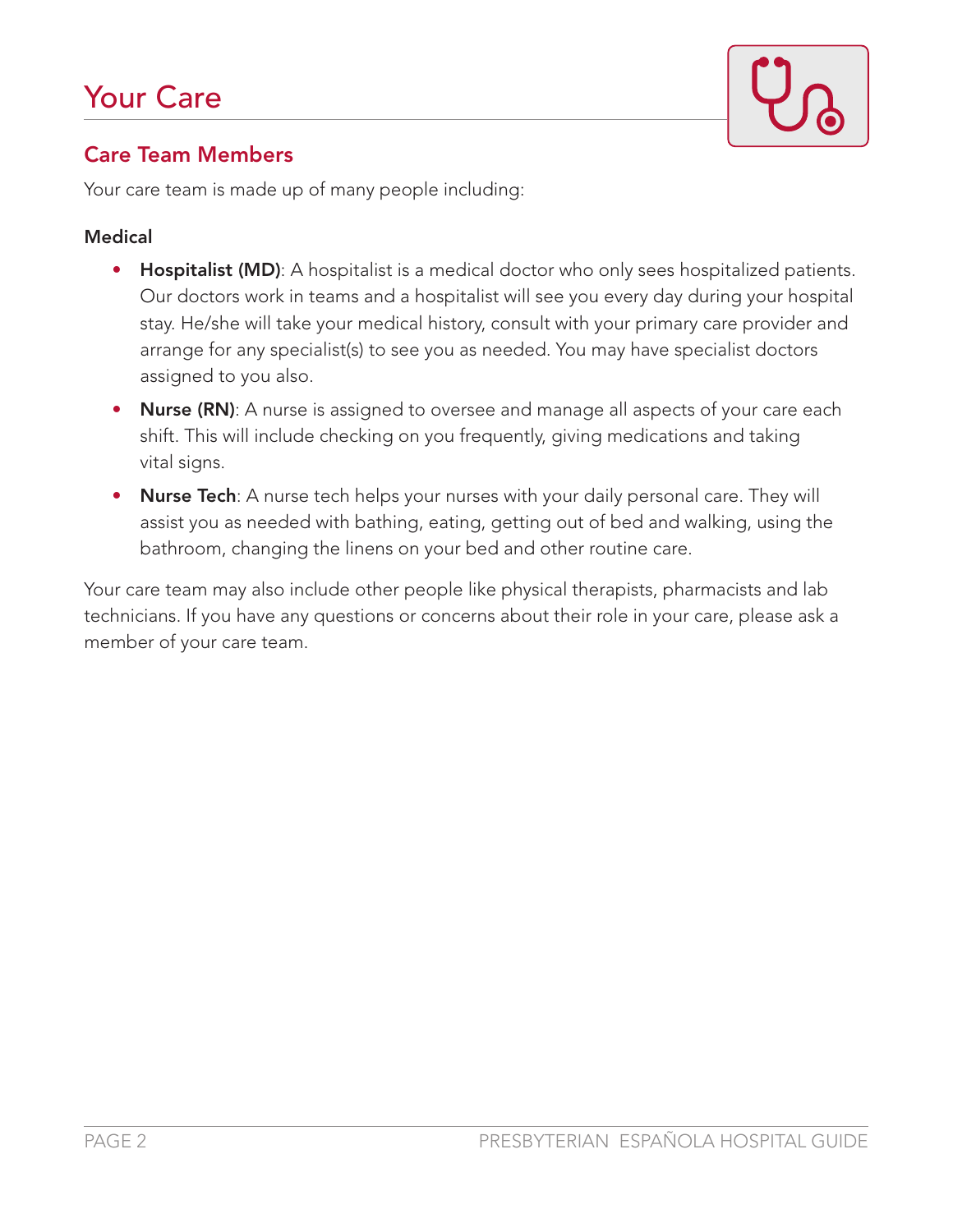# Your Care



### Communicating with Your Care Team

#### Bedside Shift Reports

Presbyterian would like to make sure you are actively involved with your care team!

Bedside Shift Reports happen during each nurse shift change (in the morning and in the evening). During Bedside Shift Reports, your nurses will come into your room and talk with you and your family to:

- Introduce the new nurse
- Talk about what happened during the last shift
- Go over your daily plan of care
- Answer any questions you might have

During Bedside Shift Reports, you are encouraged to ask questions and participate in the discussion about your care.

#### Communication Board

In your room is a communication board that you and your care team can use to communicate about your care.

The communication board has helpful information on it like the names of your doctors and your nurses. It also helps you to keep track of your pain management and medication schedule. You and your care team will use the communication board to keep track of your daily goals and any questions you may have. This board can be written on by you, your family and your care team members.

#### Hourly Rounding

Presbyterian Española Hospital does hourly rounding to keep patients safe and improve the experience for our patients. This means that someone from our staff will check on you every hour throughout the day. We will check on important items like your pain, your personal comfort and any other needs you have, like needing to go to the bathroom.

#### Call Light Button

At your bedside, you have a call light button you can use to call a member of your care team to your room for any help you may need. The call light button is located on the same device as the TV remote. Don't hesitate to use your call light button if you need to report a safety concern or have questions! We ask that you always keep the call light button within reach for your safety and convenience.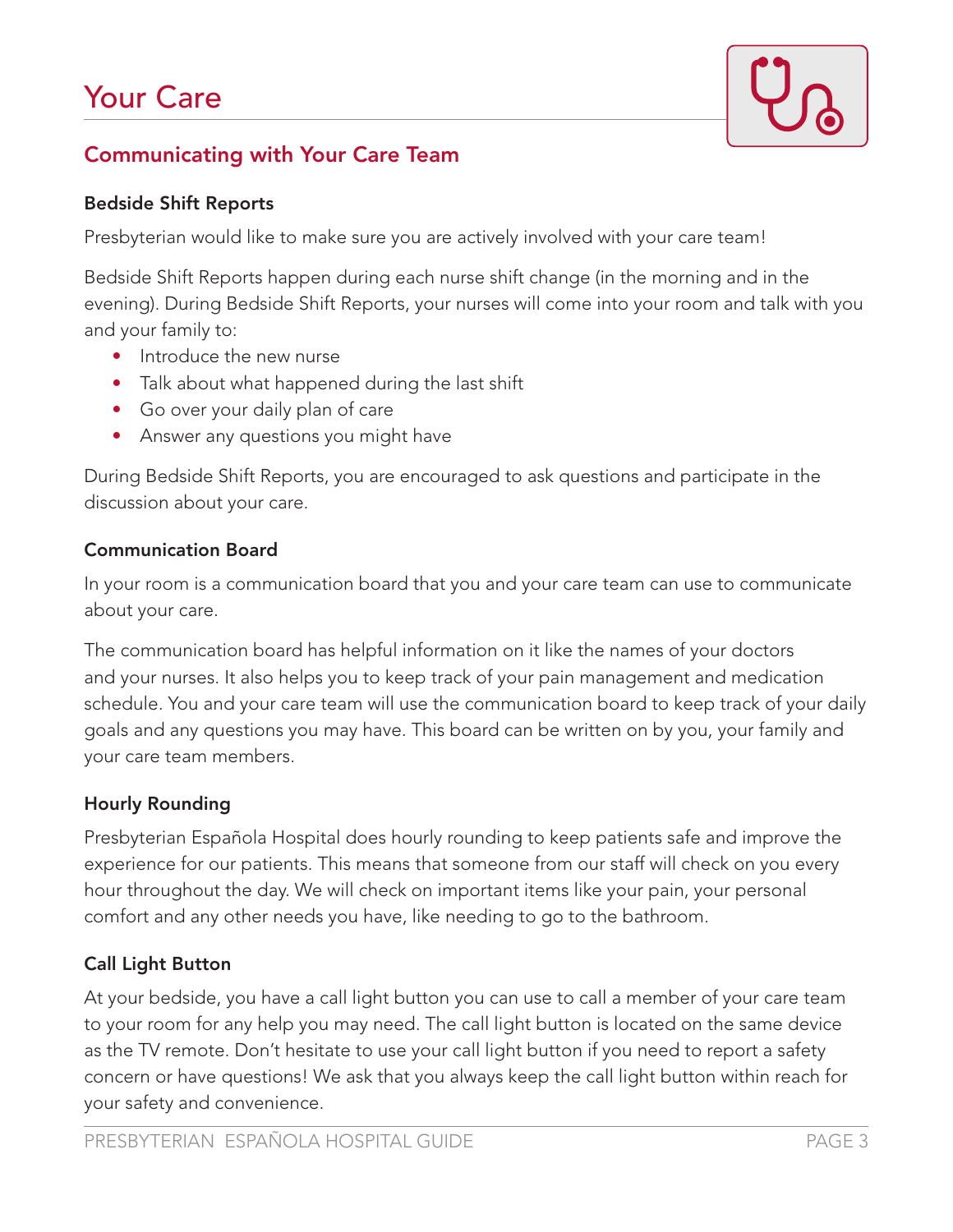# Your Safety



### General Information

Presbyterian Española Hospital wants to provide you with a safe environment for your care and recovery. All employees you meet will be wearing a name badge and will introduce themselves to you.

#### Patient Identification

You will have a patient identification (ID) wrist band. You also may have other wrist bands for allergies or other risks. During your stay, we ask that you always make sure to wear your patient ID band. This is a white band that should be worn on either wrist. The patient ID band has your name, your date of birth and a bar code. Please make sure that your name is spelled correctly and your date of birth is correct.

#### What you should expect:

- Care team members will check your patient ID band frequently to confirm your name and date of birth.
- Nurses will scan the bar code on your ID band when giving you medicine.

#### Bed and Chair Alarms

Your safety is very important to us. During your stay, you may be at a higher risk of falling since you are in an unfamiliar setting and may be taking medications that make you dizzy,

disoriented or unsteady on your feet. If your nurse determines you are at risk for falling, we will ask you to use the call button for assistance with getting out of bed or going to the bathroom. We may use a bed and/or chair alarm to alert your care team that you are getting up and may need help.

#### What you should expect:

- The bed alarm will sound if you get up while it is on.
- The nurse will check your bed alarm during each visit.
- Use your call button before you get up.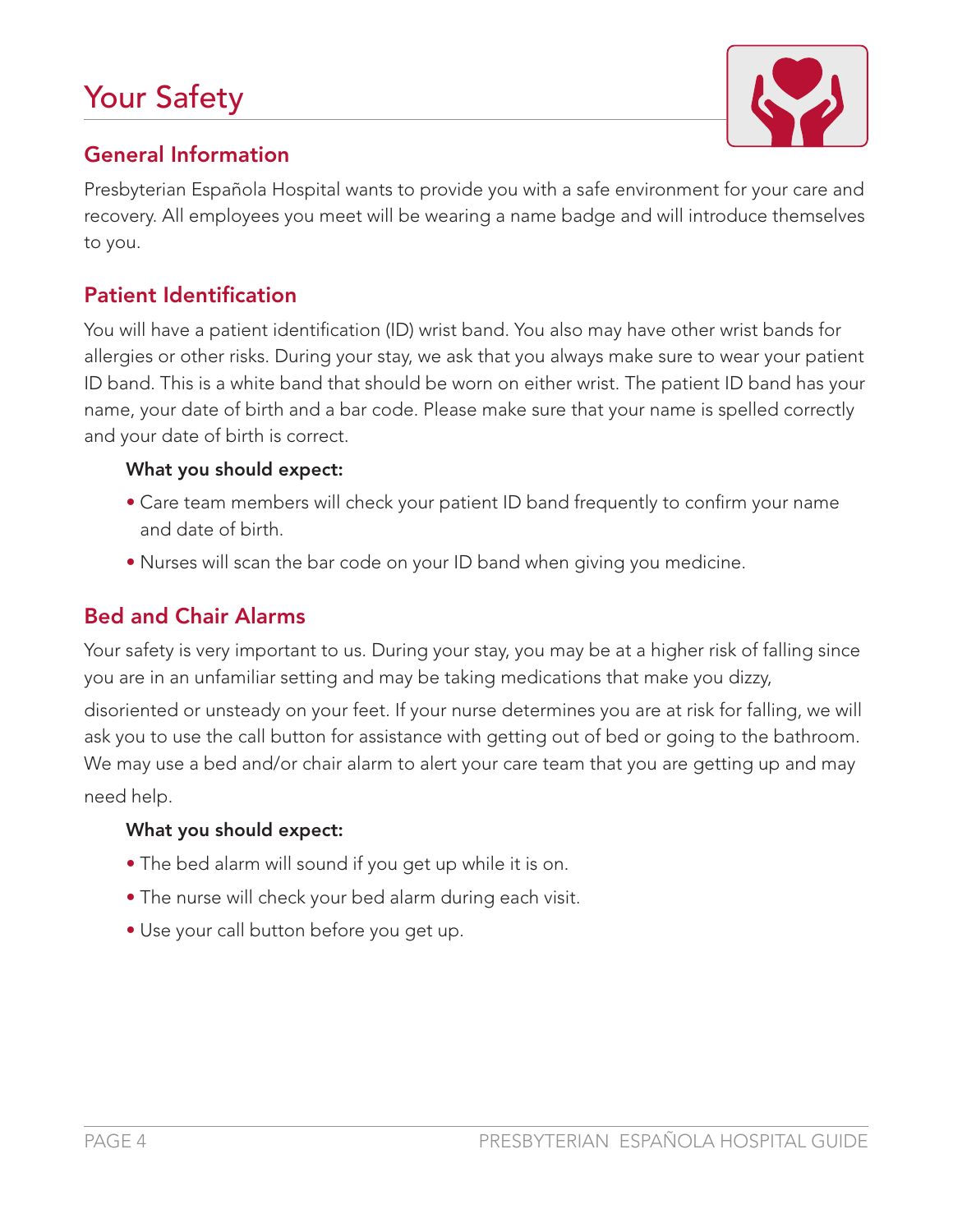# Your Safety



### Hand Washing

Clean hands are an important way to prevent the spread of infection. Your care team members will wash their hands or use waterless hand cleanser every time they enter or exit your room. We also encourage your family and friends to wash their hands each time they enter or exit your room. You should feel free to ask members of your care team to wash their hands or use waterless hand cleanser, which is available throughout the hospital.

#### Isolation Precautions

There are infections that require extra safety precautions. Patients with infections may be placed in isolation. Isolation precautions require anyone entering your room (care team members or family and friends) to wear protective gowns, gloves and masks.

#### Speak Up!

Your safety is our primary concern. If you see any of your care team members not following safety measures, please let us know as soon as possible. If you have any questions or concerns, please share them with any member of your care team.

#### It's ok to ask:

- Did you want to check my ID band?
- Did you wash your hands?
- Are you sure that medicine is for me?

#### Medical Evaluation Team Nurse

If you or your family sense a noticeable change in your medical condition, call your nurse immediately.

#### Fire Drills

Presbyterian Española Hospital has fire safety drills on a regular basis to make sure all systems work properly in the event of an emergency.

In the unlikely event of a fire, only the affected areas will be evacuated. There are fire doors in each unit, and each section of the hospital, that can contain a fire if needed.

If there is a fire drill or an emergency, remain calm and wait for instructions from a member of your care team or a hospital employee.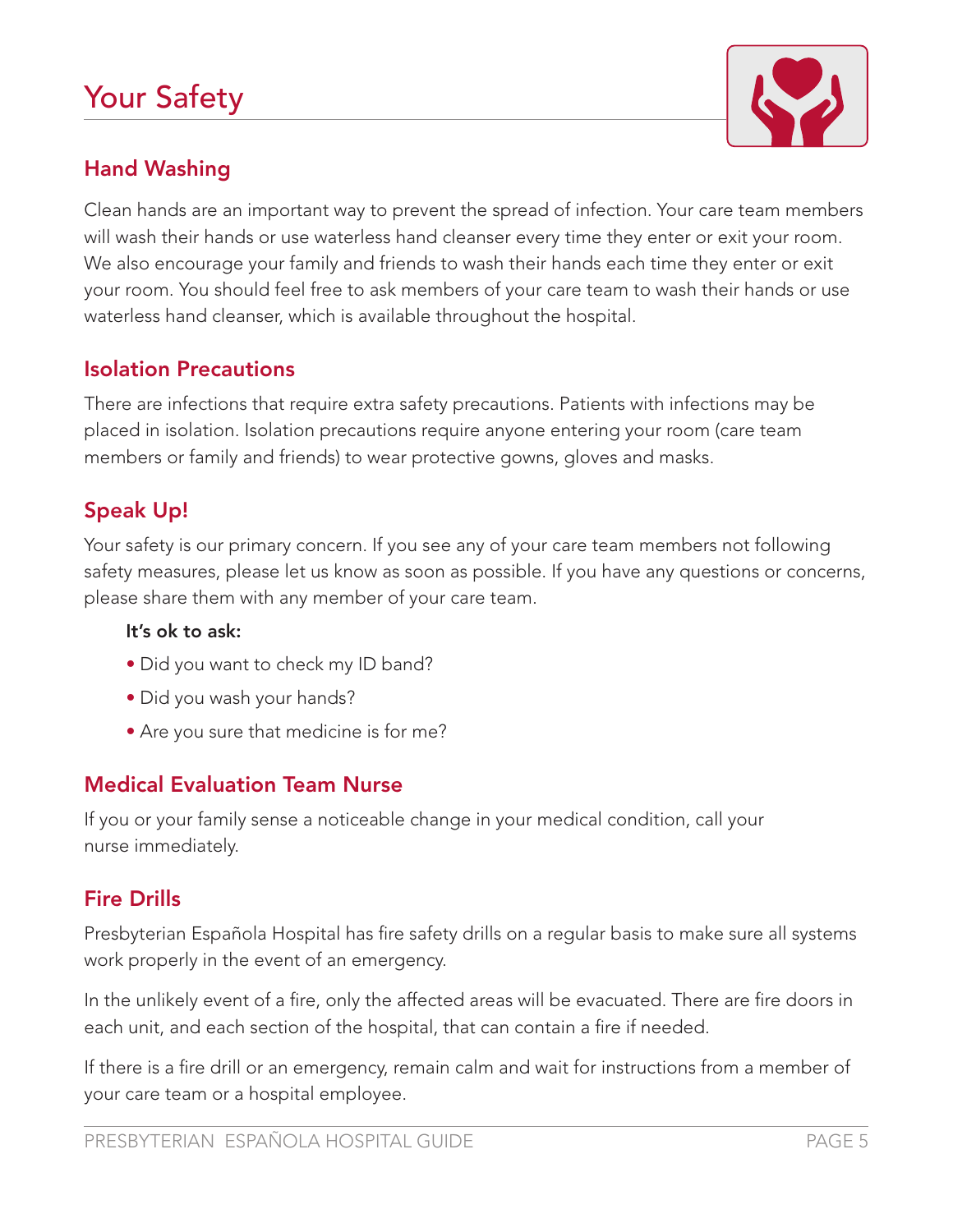

### Food/Nutrition/Meals • Dial 4688

Presbyterian Espanola Hospital offers room service dining for breakfast, lunch and dinner. Dial 4688 from your room phone to place your order for every meal.

Coffee, water and juice are available in the nourishment area. Please ask a member of your care team where to find the nourishment area closest to your room.

Before you go home, your doctor may ask you to speak to a dietitian. A dietitian is an expert in nutrition and can give you information about meal plans that meet your needs. If you would like to talk to a dietitian, please ask your nurse.

#### Housekeeping/Environmental Services

Your room will be cleaned every day by the Environmental Services department between 7:30 a.m. and 7 p.m. Cleaning includes:

- Emptying trash
- Disinfecting "high touch surfaces" (patient phone, call light button, light switches)
- Cleaning the bathroom
- Sweeping and mopping

If at any time you feel that your room is not clean, please call your nurse by using your phone or call light button and we will arrange to have your room refreshed.

#### Medical Records/Birth Certificates • (505) 367-0270, (505) 367-0271 or (505) 367-0277

A complete and official copy of your medical record is not available until 30 days after your discharge from the hospital. If you would like information before that time, you may contact the Medical Records department to see what is available. You may also visit www.phs.org for more information.

If you would like to discuss the contents of your medical record, please contact your doctor.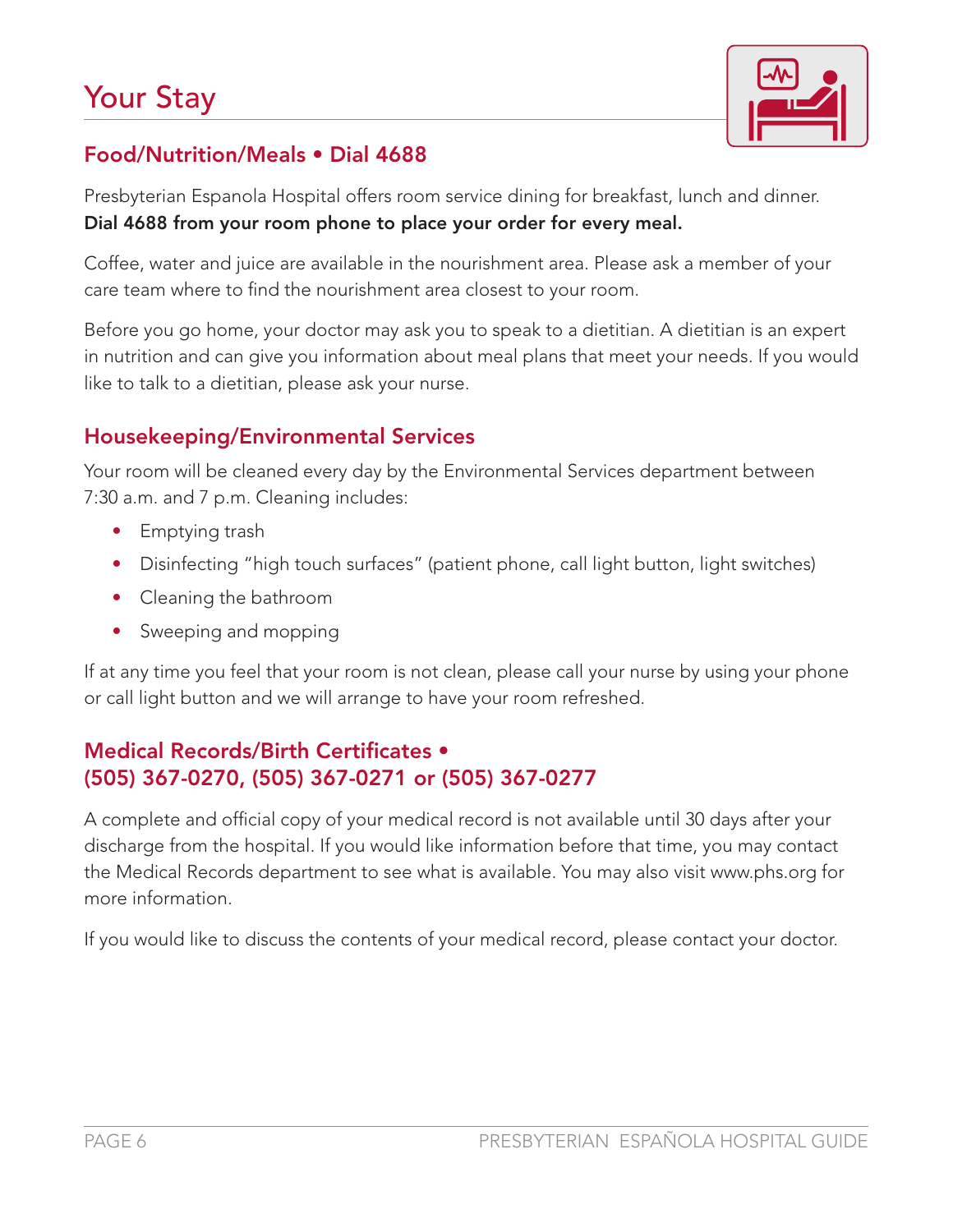# Your Stay



#### Personal Belongings

If you have valuables, like jewelry and cash, please send them home. If your valuables cannot be sent home, a hospital safe is available for your use. Please ask your nurse to put your valuables in the safe.

If you are not using your contact lenses, eyeglasses, hearing aids or dentures, they should be stored in your bedside table. To avoid damage or loss, please do NOT leave them on your bed or food tray or wrap them in a tissue or napkin

If you need basic toiletries, please ask your nurse.

*Presbyterian Española Hospital cannot be responsible for replacement of personal belongings.* 

#### Personal Information • (505) 923-6176

Presbyterian keeps your personal information private and protected. If you have any questions or concerns, please call (505) 923-6176 and ask for the Privacy Officer.

#### Service Animals

Presbyterian Española Hospital allows the use of qualified service dogs. All service dogs must be harnessed, leashed or tethered, unless these devices interfere with the service animal's work or the individual's disability prevents using these devices. Service animals should be well groomed and potty trained. If you have further questions, please ask for our service animal policy.

#### Tell Us About Your Stay: Patient Survey

Presbyterian is committed to providing you with an exceptional experience. When you go home, you may receive a survey asking about your stay. You can use this survey to tell us what you liked about the care we provided and what we can do better. Your survey responses are completely confidential.

You may also contact us at: Presbyterian Española Hospital

Administration 1010 Spruce Street Española, NM 87532 Phone: (505) 753-7111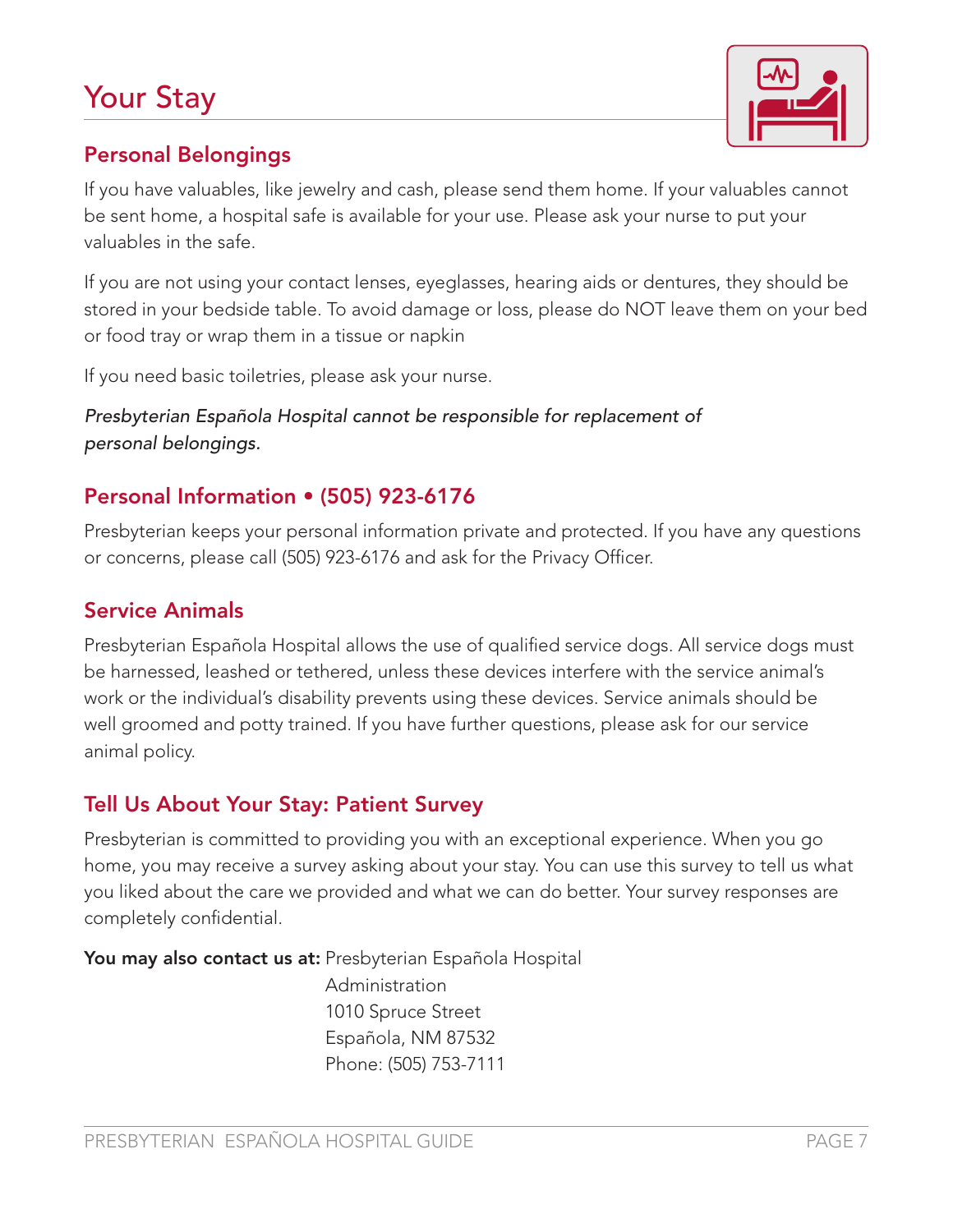# Amenities and Services



### ATM

An ATM is located on the first floor, next to the gift shop.

### **Cafeteria**

Monday - Friday: 9 a.m. to 4 p.m. Saturday: 10 a.m. to 2 p.m. Sunday: Closed

The Presbyterian Española Hospital cafeteria is located in the basement and offers a daily lunch special, hot food entree, salad bar, sandwiches, fruit, snacks and a variety of drinks.

### Gift Shop

Monday - Friday: 9 a.m. to 4 p.m. Saturday: 10 a.m. to 2 p.m. Sunday: Closed

We know that part of our patients' healing comes from the love and support of family and friends. The gift shop at Presbyterian Española Hospital has many gifts and personal items. Our selection includes: jewelry, greeting cards, candy and snack items, plush stuffed animals, personal care products, magazines and paperback books, stamps and flowers.

### Information Desk

#### Monday - Sunday: 8 a.m. to 3 p.m.

The Presbyterian Española Hospital Information Desk is located at the main entrance of our facility. They can provide general patient information and directions within the hospital. With certain exceptions, the volunteers at the Patient Information Desk can say whether the person is a patient and provide their room number.

Please note: if the patient has asked us to keep their information private, as is their right under the Health Information Privacy and Accountability Act, no one at the hospital can legally give any information about that patient. The hospital also does not release information on abuse victims or when patient safety is a concern.

Our information desk staff are happy to assist visitors with finding their way around our facility. Our volunteers can deliver mail, flowers and plants to patients.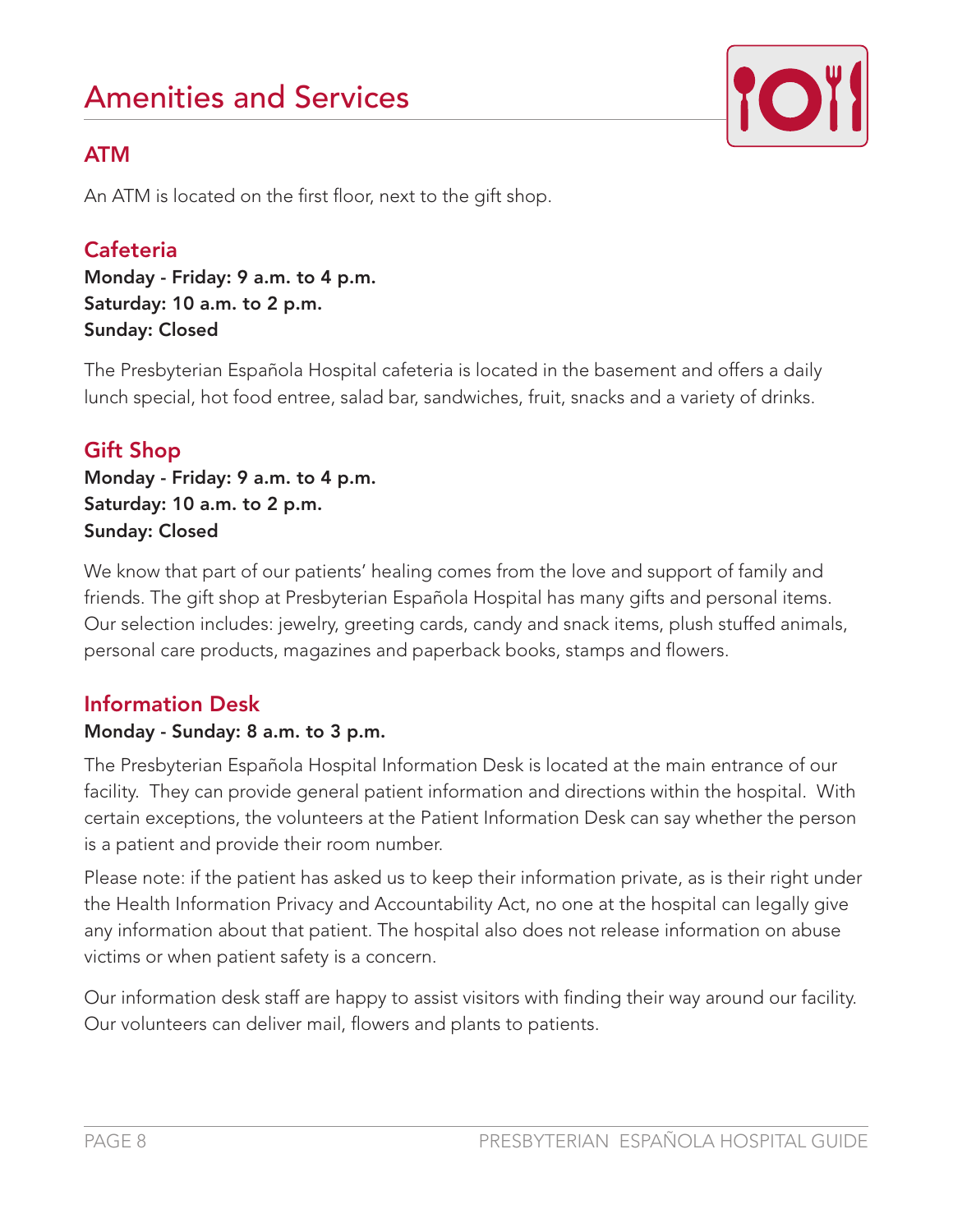# Amenities and Services



#### Lost and Found

#### (505) 367-7671 • Ask for Security

Presbyterian Espanola Hospital's security department keeps items found on campus for 30 days. You may contact them to ask about missing or found items.

#### Parking

Presbyterian Española Hospital offers several patient and visitor parking areas around the hospital. Please remember to secure your valuables to prevent theft. It is always best to leave your valuable personal items at home.

The hospital main entrance is for patient drop-off or pick-up only. Parking at the hospital entrance is not permitted.

#### Security • (505) 367-7671

Presbyterian Española Hospital provides security 24 hours a day, 7 days a week. Staff are trained to help you with medical escorts, security escorts after hours, vehicle assists, lost and found property, and finding your way around the campus.

#### Vending Machines

Vending machines are located on the first floor, outside the Gift Shop and next to the ATM.

#### Visiting

At Presbyterian Española Hospital, we believe having visitors is important to the well-being of our patients, and we encourage family and friends to visit. Please keep noise to a minimum in patient areas so that our patients can enjoy a private, safe and healing environment. General visiting hours are from 8 a.m. to 8 p.m.

During the cold and flu season, children 14 and under are asked to stay in the lobby with an adult and not visit patients in their rooms. We ask that you not visit the hospital if you are sick.

Certain departments may have additional guidelines for the safety and individual needs of the patients.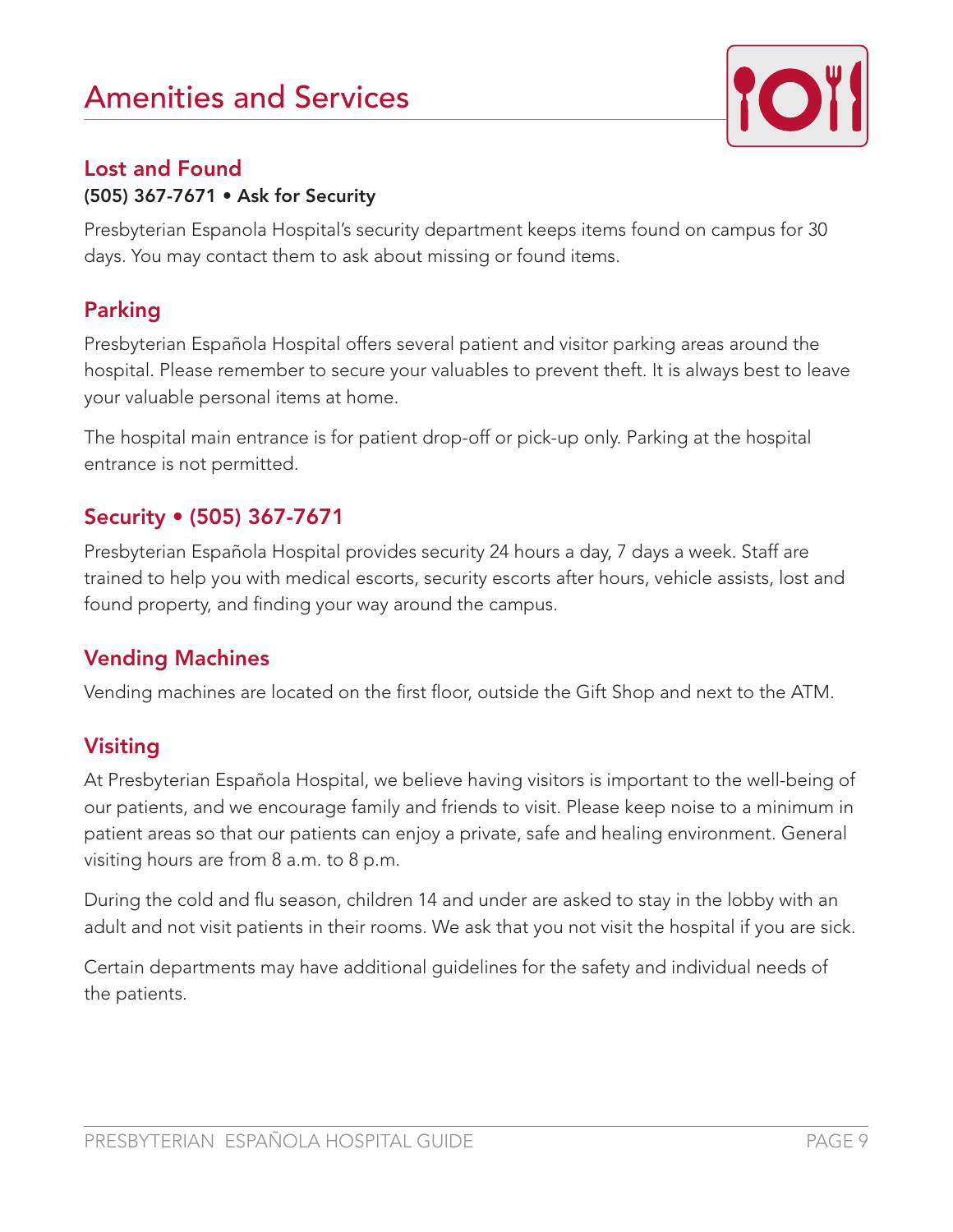# Amenities and Services



### Waiting Areas for Visitors

The main waiting area is located on the first floor near the main entrance.

Surgical waiting is located on the first floor by the B elevators and on Sub Level 1 by TriCore Lab.

Each floor has a small waiting area located near the elevators.

### **Wheelchairs**

Wheelchairs are available at the main entrance for use in the hospital.

### Wireless Service/Charging Stations

#### Wi-Fi Network Name: PresFreeWiFi (no password required)

Presbyterian Española Hospital provides free Internet access for patients and visitors. Please note that this network is not secure. Please use the Internet in a legal and responsible manner.

Full-speed, multi-device mobile charging stations are located throughout the hospital.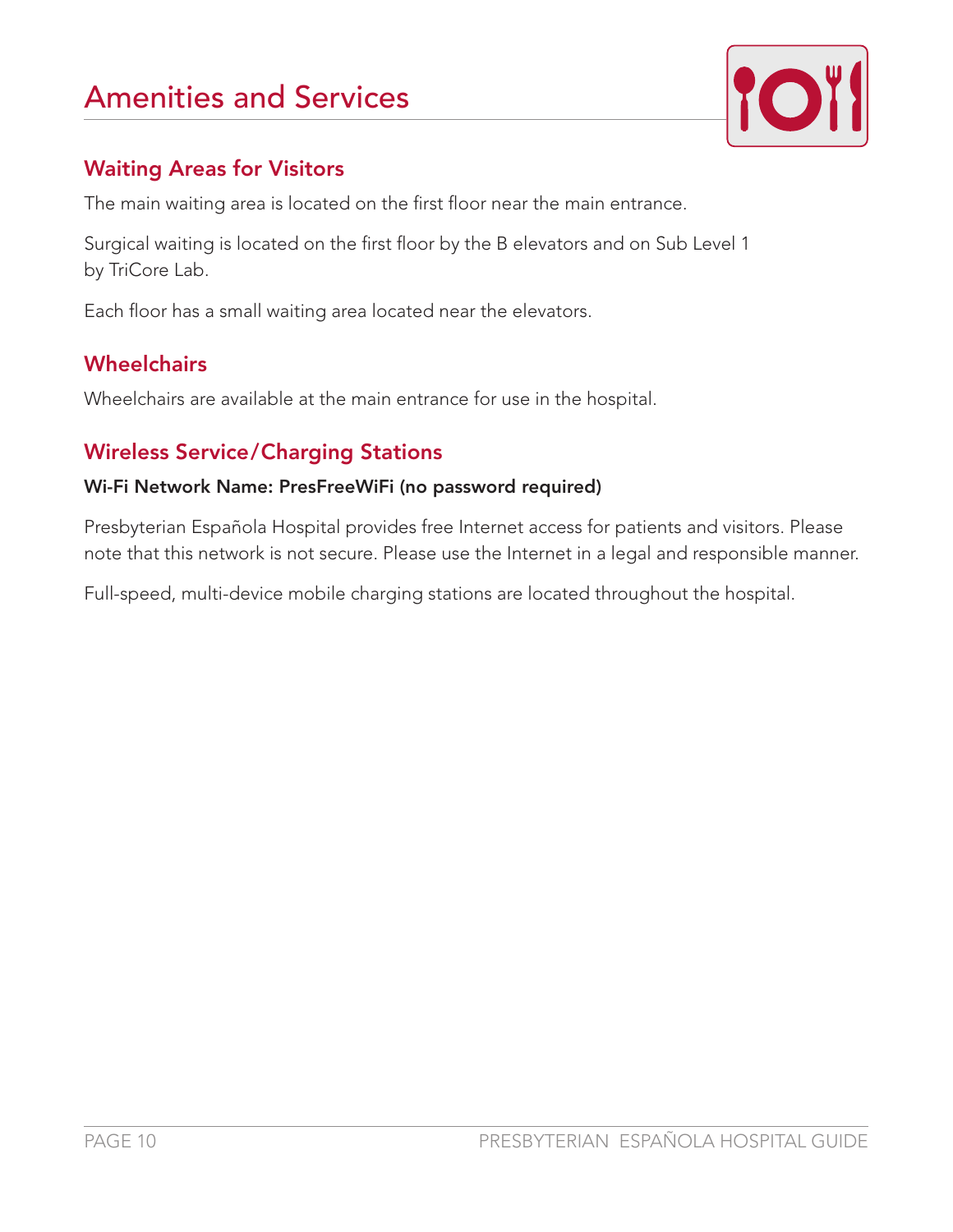

## Discharge Planning

Your care team will work with you and your family to plan your discharge. Your doctor will tell you when you can expect to leave the hospital and what kind of follow-up care you may need.

Preparing to Leave the Hospital: When you are ready to be discharged, one of your nurses will give you your discharge instructions. A care coordinator or discharge planner may also work with you and your family to plan any follow-up care you may need. If you have any questions about your care or any of your medications, please ask your doctor, nurses or discharge planner.

Please wait until a member of your care team lets you know that all your paperwork is done before leaving.

When you are leaving the hospital, please remember to take home all of your belongings. Double check closets, drawers and the bathroom for anything you or your family may have missed.

**Care Coordinator**: A care coordinator will help you, your family, and your caregivers make sure you have everything you need to leave the hospital. They can make follow-up appointments, order medical equipment and arrange transportation.

### Discharge Call Center

One to three days after your discharge, a nurse from the Presbyterian Discharge Call Center will call you or your family member to check on how you are doing. The nurse will make sure the doctor's instructions are clear, address follow-up care issues and assist with questions.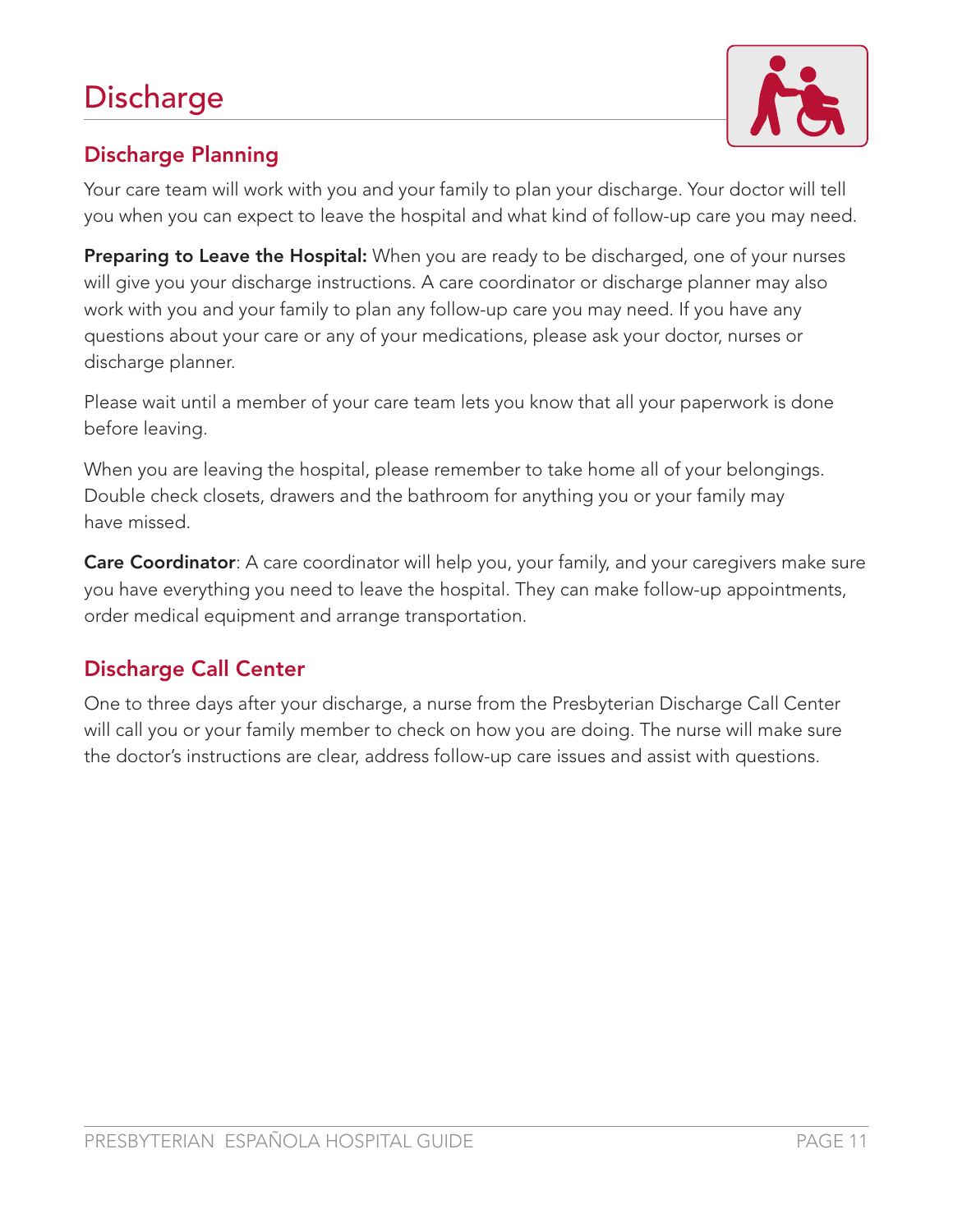# Want to Get Involved?



### Presbyterian Healthcare Foundation

Big or small, every gift to the Presbyterian Healthcare Foundation makes a difference. Your gift helps provide patient care and services, medical staff training and supports many programs and activities throughout the organization.

The Presbyterian Healthcare Foundation works with the community to identify the areas of greatest need and greatest opportunity. Contributions to the Foundation can be donated to specific areas of interest, or can be given as a general contribution.

Contact us for ways to give: Presbyterian Healthcare Foundation PO Box 26666 Albuquerque, NM 87125-6666 Phone: (505) 724-6580 | TTY: (505) 724-6580 Email: phf@phs.org

### Volunteer Services

Many of our patients and family members want to join our team and give back to their community. If you are interested in volunteering, please visit www.phs.org and click the "Community" tab for more information.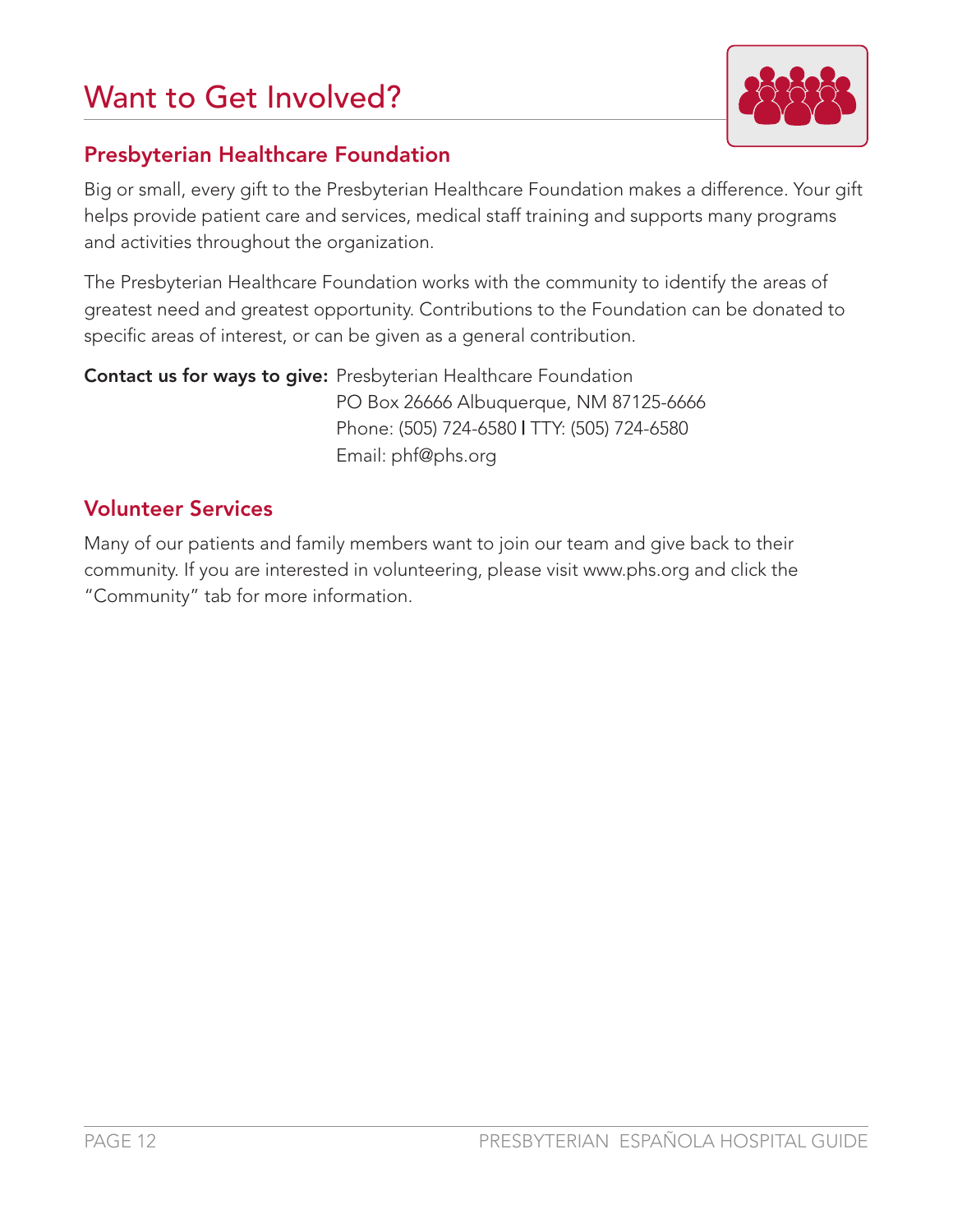# Telephone and Television Services



### **Telephone**

Your family and friends can contact you by calling Presbyterian Española Hospital at (505) 753-7111 and asking for you by name. There is a telephone at your bedside and the number to call you directly should be listed on your room's communication board. To use your phone:

- Dial 0 for the operator.
- To make local calls, dial 9 before the phone number.
- To make long-distance phone calls, please use your long-distance calling card. When placing the call, dial 9, then 1, before dialing the full phone number.

If you have questions about how to use your phone, please ask your nurse.

When using your phone, please be respectful of your roommate (if you have one).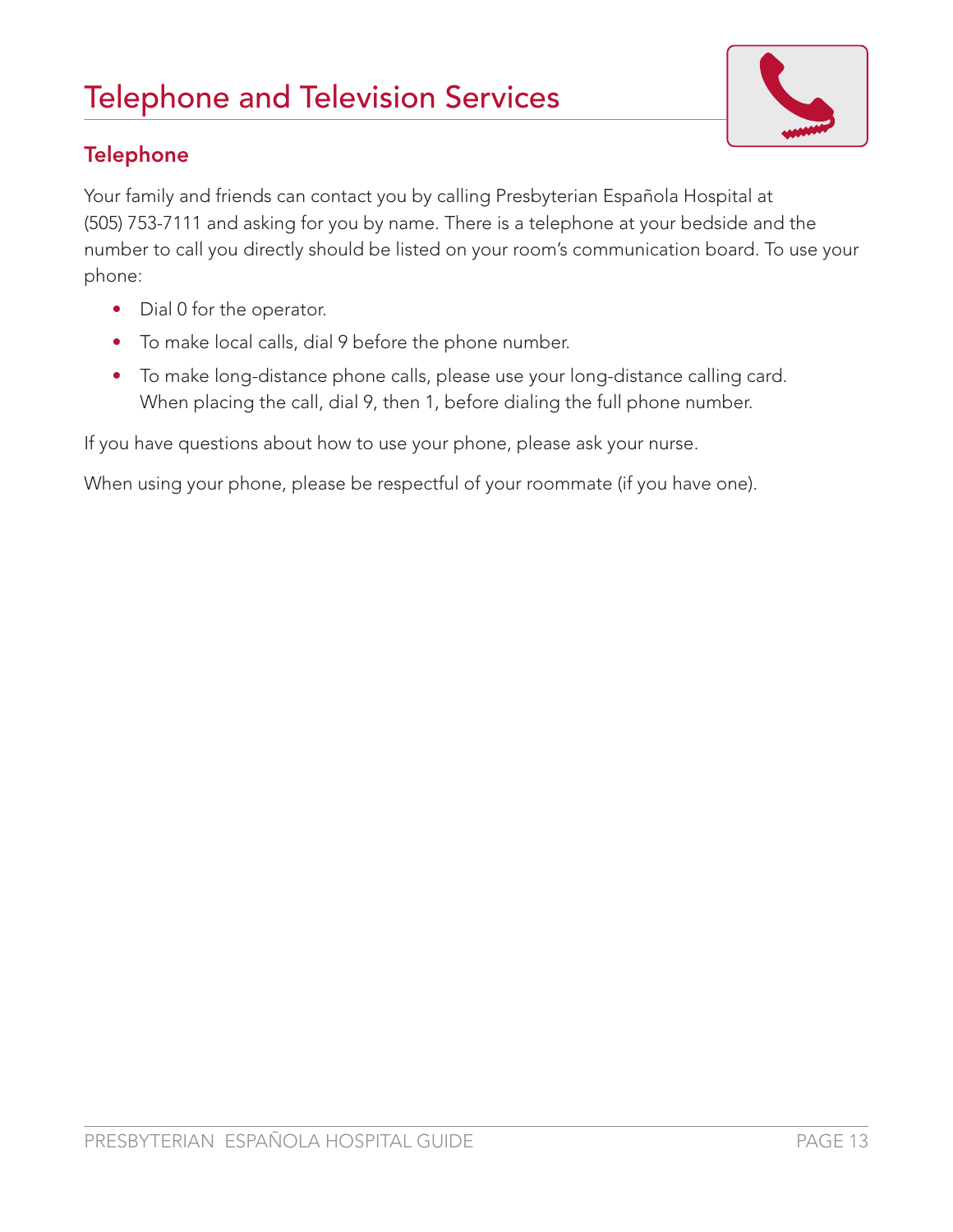# Patient Room TV Channel Guide



*Guía del canal de Televisión de la Sala del Paciente*

| WEATHER CHANNEL 8 |
|-------------------|
|                   |
|                   |
| HGTV11            |
| FOOD NETWORK 12   |
|                   |
| BRAVO14           |
|                   |
|                   |
|                   |
| SYFY18            |
|                   |
|                   |

| UNIVISION 22        |
|---------------------|
|                     |
|                     |
| HI25                |
| DISNEY 26           |
|                     |
| CARTOON NETWORK 28  |
| NICK 29             |
|                     |
|                     |
|                     |
|                     |
|                     |
| NBCSN 35            |
| HALLMARK CHANNEL 36 |
|                     |
| UNIVISION 38        |
| LIFETIME39          |
|                     |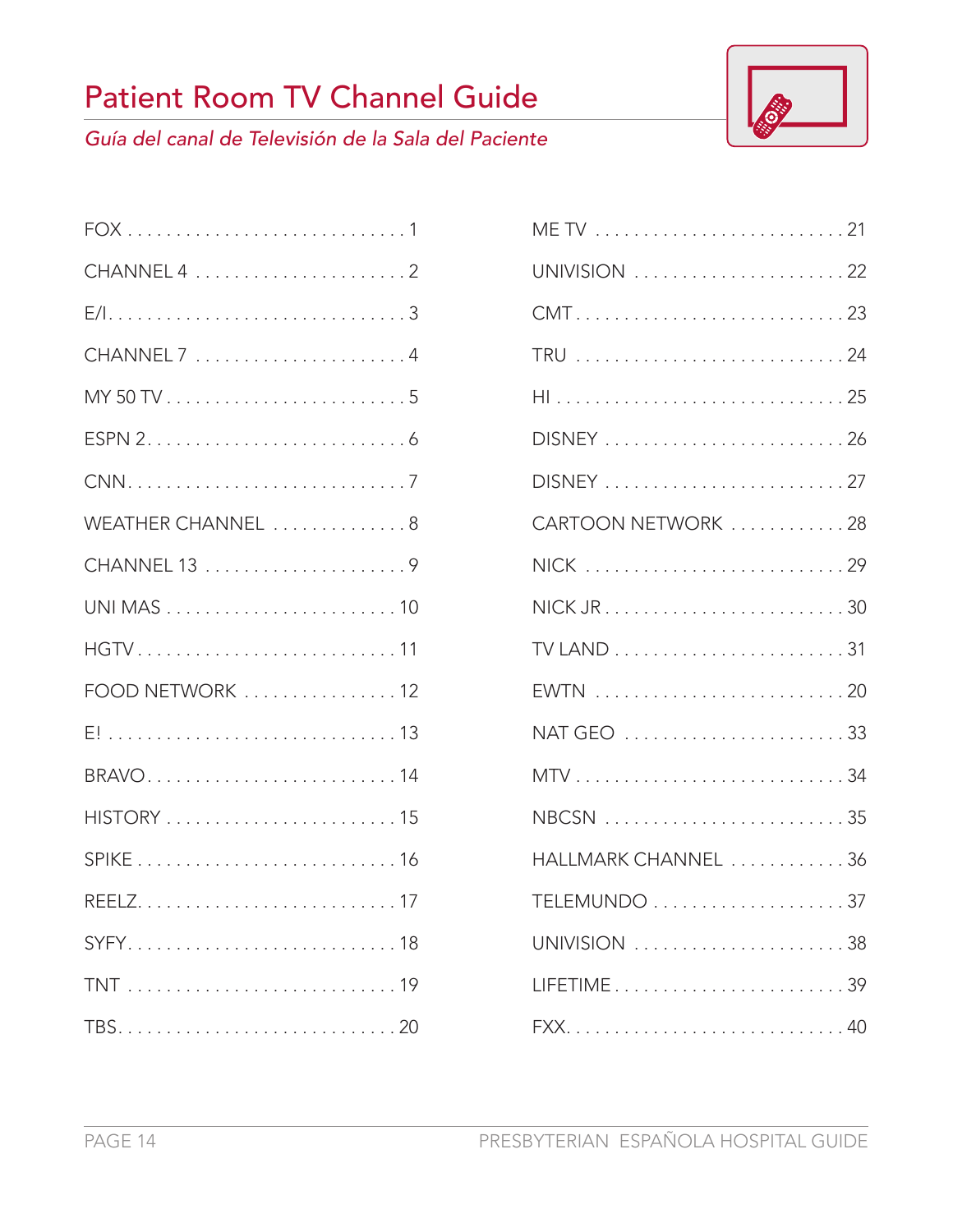# **Notes**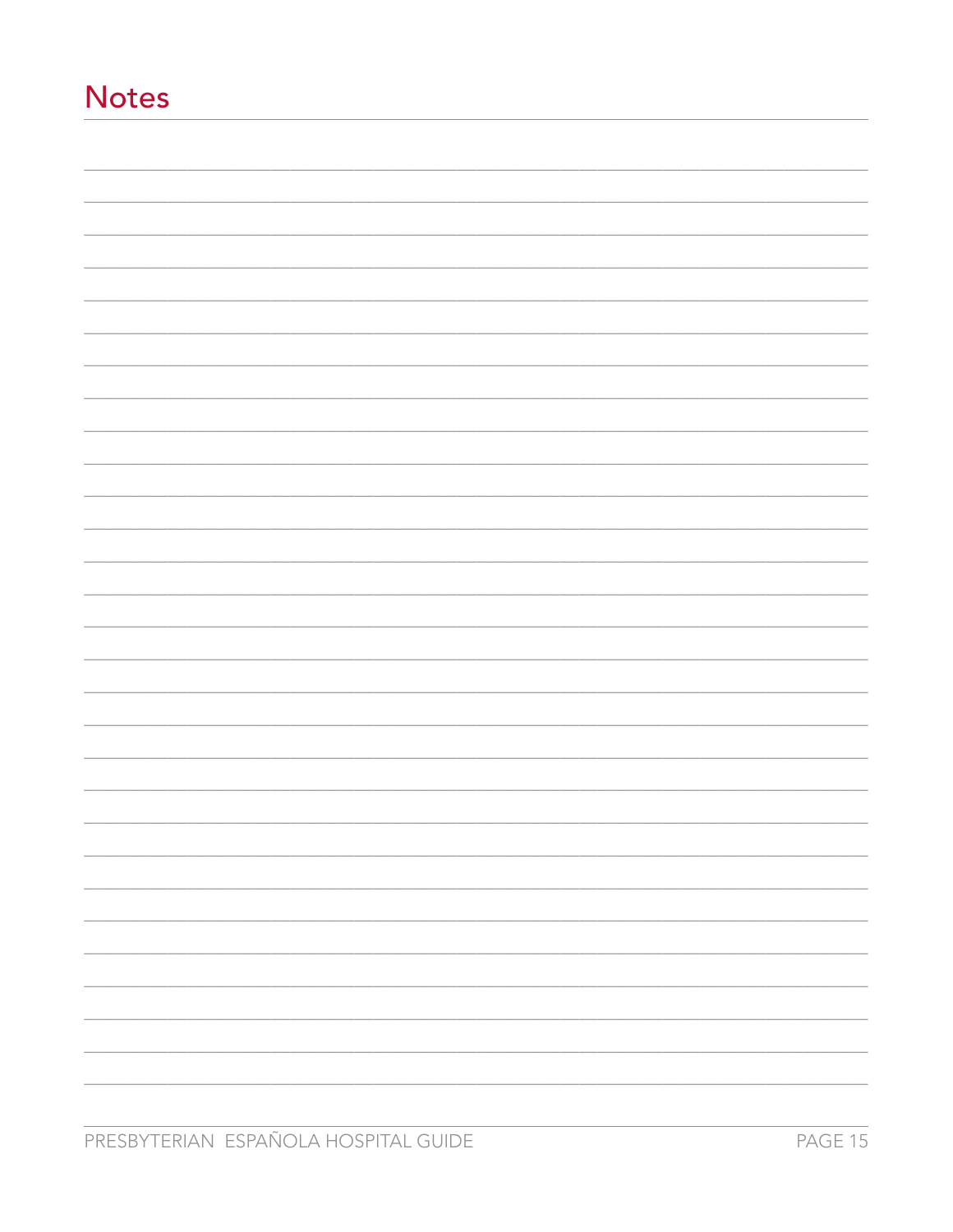# **Notes**